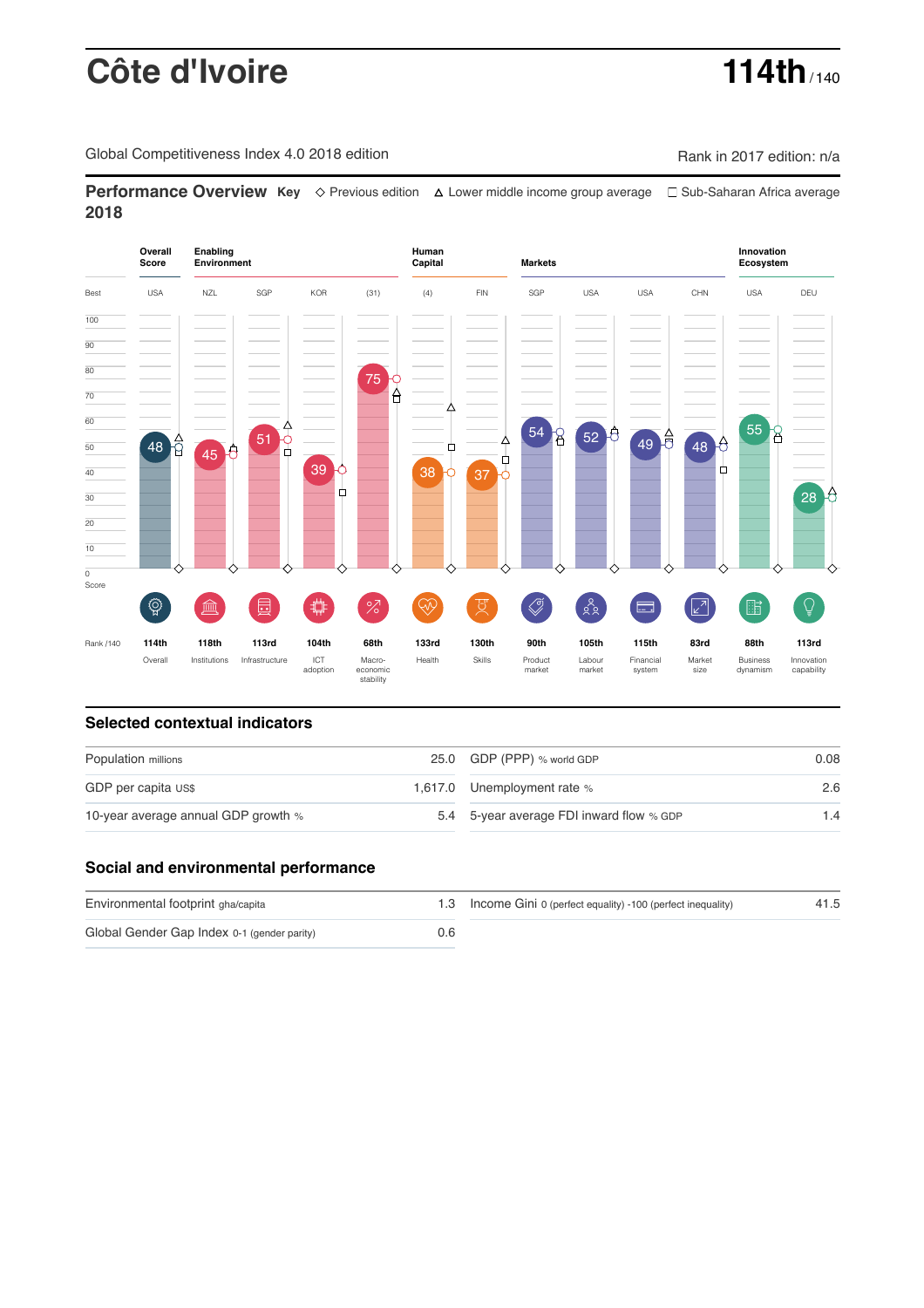# **Côte d'Ivoire 114th**/140

| <b>Index Component</b>                                                   | Value                        | Score *           | Rank/140 | <b>Best Performer</b>       |
|--------------------------------------------------------------------------|------------------------------|-------------------|----------|-----------------------------|
| Pillar 1: Institutions 0-100 (best)                                      |                              | 44.5              | 118      | <b>New Zealand</b>          |
| 1.01 Organized crime 1-7 (best)                                          | 4.1                          | 51.3              | 109      | Finland                     |
| 1.02 Homicide rate /100,000 pop.                                         | 11.6                         | $62.3 =$          | 122      | Multiple (9)                |
| 1.03 Terrorism incidence 0 (very high) -100 (no incidence)               | 100.0                        | $100.0 =$         | 1        | Multiple (24)               |
| 1.04 Reliability of police services 1-7 (best)                           | 3.3                          | 38.5              | 117      | Finland                     |
| 1.05 Social capital 0-100 (high)                                         | 44.1                         | 44.1 ↓            | 116      | Australia                   |
| 1.06 Budget transparency 0-100 (best)                                    | 46.2                         | $46.2 =$          | 90       | Multiple (2)                |
| 1.07 Judicial independence 1-7 (best)                                    | 2.5                          | 24.2              | 123      | Finland                     |
| 1.08 Efficiency of legal framework in challenging regulations 1-7 (best) | 3.2                          | 36.5              | 76       | Finland                     |
| 1.09 Freedom of the press 0-100 (worst)                                  | 30.1                         | 69.9 ↑            | 67       | Norway                      |
| 1.10 Burden of government regulation 1-7 (best)                          | 3.2                          | 36.2              | 89       | Singapore                   |
| 1.11 Efficiency of legal framework in settling disputes 1-7 (best)       | 3.8                          | 47.5              | 59       | Singapore                   |
| 1.12 E-Participation Index 0-1 (best)                                    | 0.17                         | 17.4 $\uparrow$   | 132      | Multiple (3)                |
| 1.13 Future orientation of government 1-7 (best)                         | 3.8                          | 46.5              | 65       | Singapore                   |
| 1.14 Incidence of corruption 0-100 (best)                                | 36.0                         | 36.0 ↑            | 87       | New Zealand                 |
| 1.15 Property rights 1-7 (best)                                          | 3.9                          | 47.7              | 106      | Finland                     |
| 1.16 Intellectual property protection 1-7 (best)                         | 3.6                          | 43.7              | 101      | Finland                     |
| 1.17 Quality of land administration 0-30 (best)                          | 11.5                         | $38.3 =$          | 93       | Singapore                   |
| 1.18 Strength of auditing and reporting standards 1-7 (best)             | 4.2                          | 52.7              | 98       | Finland                     |
| 1.19 Conflict of interest regulation 0-10 (best)                         | 4.3                          | $43.0 =$          | 112      | Multiple (2)                |
| 1.20 Shareholder governance 0-10 (best)                                  | 3.7                          | $37.0 =$          | 112      | Kazakhstan                  |
|                                                                          |                              |                   |          |                             |
| Pillar 2: Infrastructure 0-100 (best)                                    |                              | 51.2              | 113      | Singapore                   |
| 2.01 Road connectivity index 0-100 (best)                                | 73.6                         | $73.6 =$          | 49       | <b>United States</b>        |
| 2.02 Quality of roads 1-7 (best)                                         | 3.3                          | 38.5              | 101      | Singapore                   |
| 2.03 Railroad density km of roads/square km                              | 2.0                          | $5.0 =$           | 86       | Multiple (20)               |
| 2.04 Efficiency of train services 1-7 (best)                             | 2.6                          | 26.5              | 94       | Switzerland                 |
| 2.05 Airport connectivity score                                          | 5,367.2                      | 25.9 ↑            | 114      | Multiple (8)                |
| 2.06 Efficiency of air transport services 1-7 (best)                     | 4.5                          | 58.3              | 71       | Singapore                   |
| 2.07 Liner Shipping Connectivity Index 0-157.1 (best)                    | 17.8                         | 17.8 $\sqrt{ }$   | 67       | Multiple (4)                |
| 2.08 Efficiency of seaport services 1-7 (best)                           | 3.9                          | 48.6              | 74       | Singapore                   |
| 2.09 Electrification rate % pop.                                         | 62.5                         | 62.5 $\uparrow$   | 113      | Multiple (66)               |
| 2.10 Electric power transmission and distribution losses % output        | 22.2                         | $81.1$ ↓          | 117      | Multiple (9)                |
| 2.11 Exposure to unsafe drinking water % pop.                            | 34.6                         | 66.8 ↑            | 113      | Multiple (23)               |
| 2.12 Reliability of water supply 1-7 (best)                              | 4.1                          | 52.1              | 101      | Switzerland                 |
| Pillar 3: ICT adoption 0-100 (best)                                      |                              | 38.9              | 104      | Korea, Rep.                 |
| 3.01 Mobile-cellular telephone subscriptions /100 pop.                   | 130.7                        | 100.0 ↑           | 38       | Multiple (68)               |
| 3.02 Mobile-broadband subscriptions /100 pop.                            | 53.9                         | n/a               | 91       | <b>United Arab Emirates</b> |
| 3.03 Fixed-broadband Internet subscriptions /100 pop.                    | 0.6                          | 1.2 $\uparrow$    | 113      | Switzerland                 |
| 3.04 Fibre Internet subscriptions /100 pop.                              | 0.0                          | n/a               | 100      | Korea, Rep.                 |
| 3.05 Internet users % pop.                                               | 41.2                         | 41.2 ↑            | 93       | Iceland                     |
| ℅<br>Pillar 4: Macroeconomic stability 0-100 (best)                      | $\qquad \qquad \blacksquare$ | 75.0              | 68       | Multiple (31)               |
| 4.01 Inflation annual % change                                           | 0.8                          | $100.0 =$         | 1        | Multiple (74)               |
| 4.02 Debt dynamics 0-100 (best)                                          | 50.0                         | 50.0 $\sqrt{ }$   | 78       | Multiple (36)               |
| Qiy<br>Pillar 5: Health 0-100 (best)                                     |                              | 38.0              | 133      | Multiple (4)                |
| 5.01 Healthy life expectancy years                                       | 52.2                         | 38.0 个            | 132      | Multiple (4)                |
|                                                                          |                              |                   |          |                             |
| 섯<br>Pillar 6: Skills 0-100 (best)                                       | $\overline{a}$               | 37.3              | 130      | <b>Finland</b>              |
| 6.01 Mean years of schooling Years                                       | 3.3                          | $21.8 =$          | 131      | Finland                     |
| 6.02 Extent of staff training 1-7 (best)                                 | 4.1                          | 51.9              | 58       | Switzerland                 |
| 6.03 Quality of vocational training 1-7 (best)                           | 4.1                          | 51.5              | 64       | Switzerland                 |
| 6.04 Skillset of graduates 1-7 (best)                                    | 3.7                          | 44.9              | 98       | Switzerland                 |
| 6.05 Digital skills among population 1-7 (best)                          | 3.9                          | 48.6              | 80       | Sweden                      |
| 6.06 Ease of finding skilled employees 1-7 (best)                        | 4.6                          | 60.6              | 38       | <b>United States</b>        |
| 6.07 School life expectancy Years                                        | 9.0                          | $50.2 =$          | 129      | Multiple (9)                |
| 6.08 Critical thinking in teaching 1-7 (best)                            | 2.9                          | 32.4              | 106      | <b>United States</b>        |
| 6.09 Pupil-to-teacher ratio in primary education Ratio                   | 42.5                         | 18.7 $\downarrow$ | 123      | Multiple (6)                |